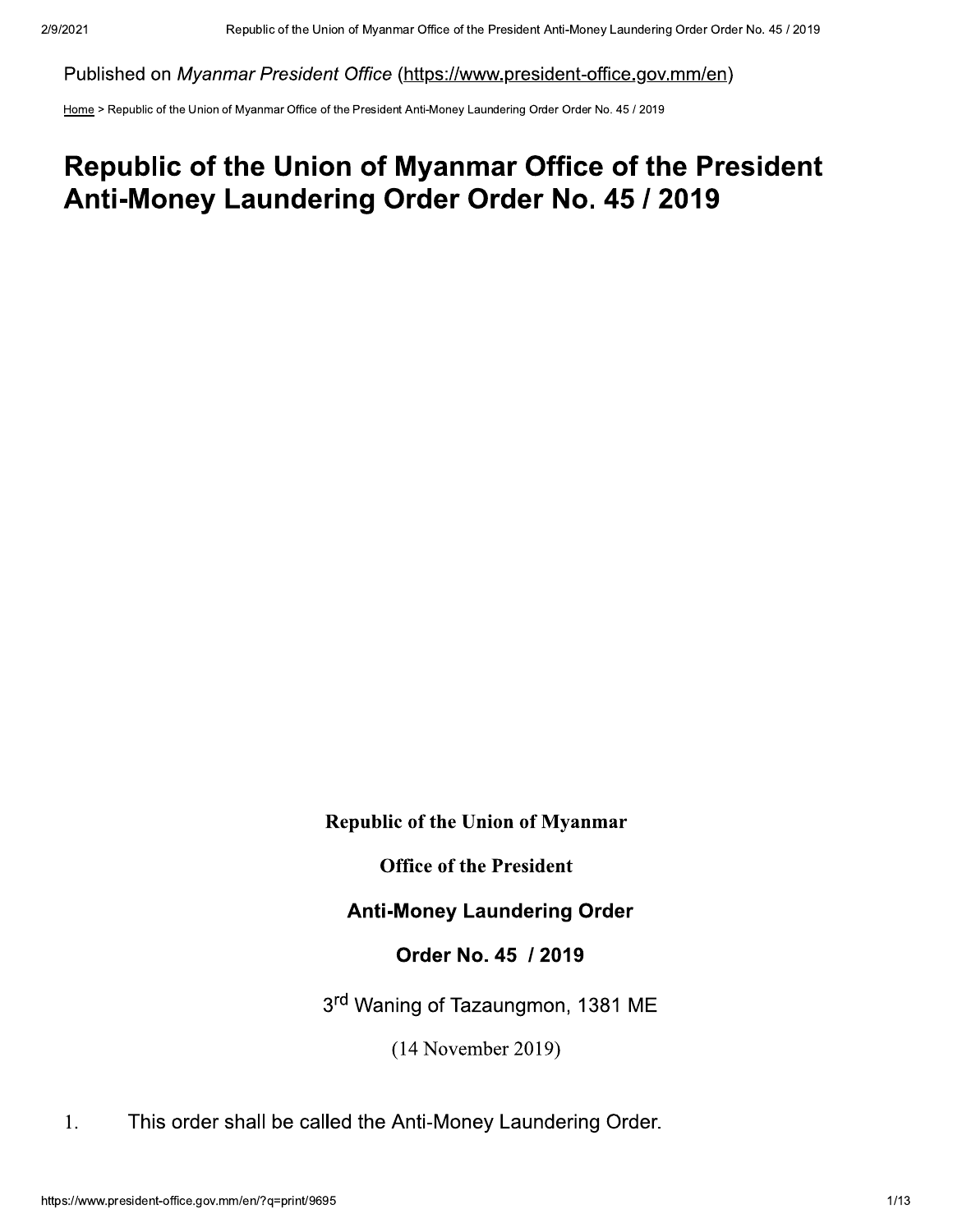The following expressions contained in this order shall have the meanings given 2.

hereunder:

- (a) Banks and financial institutions mean banks and financial institutions established by the Myanmar Financial Institutions Law and other relevant laws. This expression includes commercial banks or development banks, credit societies, finance companies, securities exchange companies, money changers, microfinance institutions, insurance companies and other institutions that conduct one or more of the following activities as a business for or on behalf of a customer, including:
	- Activities included under the Banks and Financial Institutions definition stated in  $(1)$ the Anti-Money Laundering Law
	- $(2)$ **Financial Leasing** 
		- $(3)$ Keeping safe deposit boxes, safe keeping of cash and managing cash or liquid securities on behalf of other persons.
- (b) Physical presence means meaningful mind and management located within a country. The existence simply of a local agent or low-level staff does not constitute physical presence.
	- Legal persons mean any entities other than natural persons that can establish a  $(c)$ permanent customer relationship with a financial institution or otherwise own property. This expression also includes companies, corporations, joint ventures, bodies corporate, foundations, anstalt, partnerships, or associations, organizations of a group of persons and other relevantly similar entities..
- (d) Legal arrangements refer to express trusts or other similar legal arrangements.
	- (e) **Beneficial ownership** is defined as per the definition included in the Anti-Money Laundering Law. This expression also includes the natural person(s) who ultimately owns or controls a customer and/or the natural person on whose behalf a transaction is being conducted. It also includes those persons who exercise ultimate effective control over a legal person or arrangement.
	- $(f)$ Ultimate effective control means a situation in which ownership/control is exercised through a chain of ownership or by means of control other than direct control.
- (g) **Customer** means the same as the expression defined in the Anti-Money Laundering Law. This expression also includes any person who has a business relationship with a Reporting Organization.
- (h) **Property** means the same as the expression defined in the Anti-Money Laundering Law. This expression includes property of every kind, whether intangible, movable or immovable, however acquired, and legal documents or instruments in any form,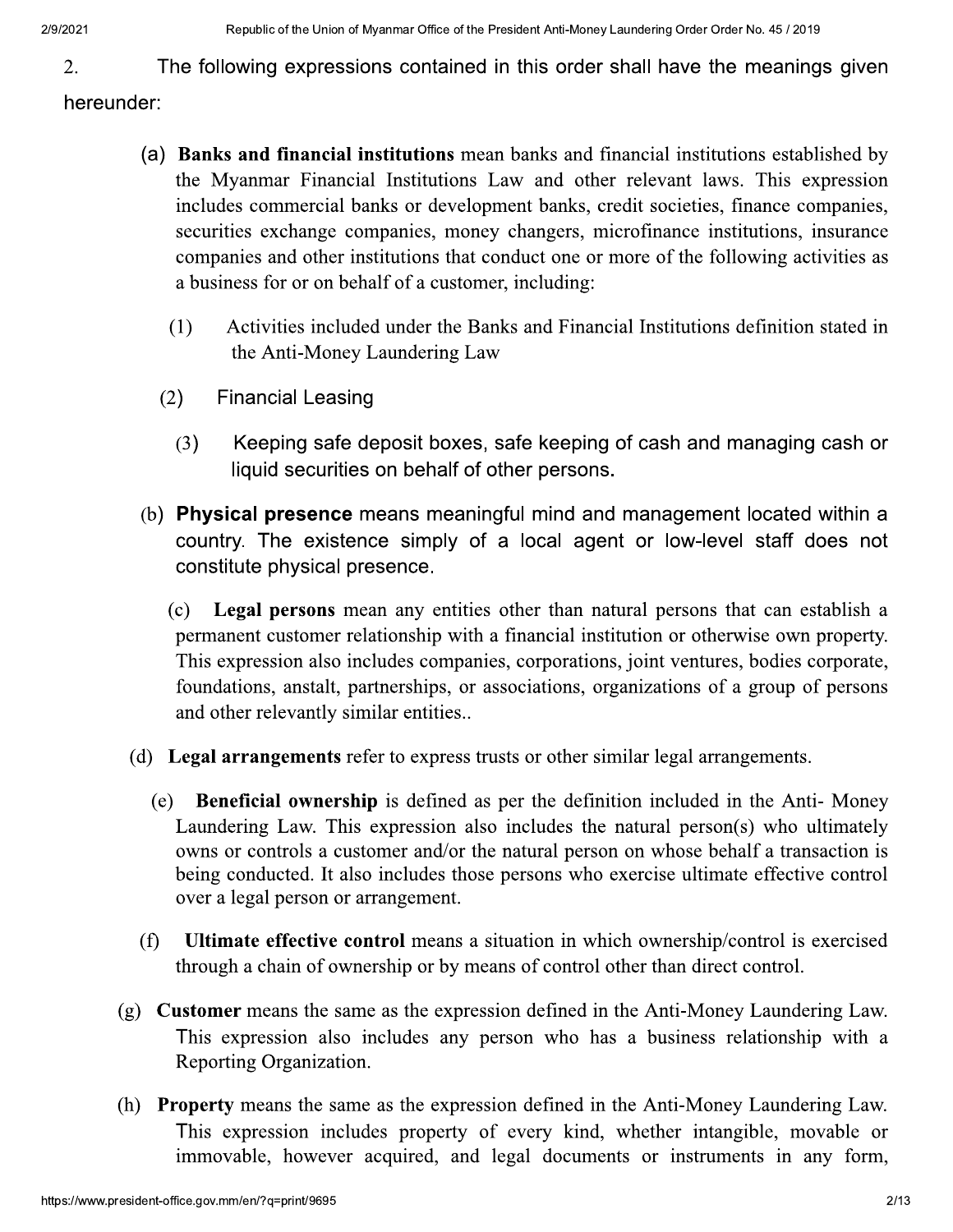including electronic or digital, evidencing title to, or interest in, such funds or other assets, including but not limited to, bank credits, travelers cheques, bank cheques, money orders, shares, securities, bonds, drafts, or letters of credit, and any interest, dividends or other income on or value accruing from or generated by such funds or other assets.

- Proceeds of Crime or Money and property obtained by illegal means means the same  $(i)$ as the expression defined in the Anti-Money Laundering Law. This expression also includes economic gains including income or other benefits derived from such proceeds from property and property converted or transformed, in whole or in part, into another property.
	- Negotiable instrument means the same as the expression defined in the Anti- $(i)$ Money Laundering Law. This expression also includes bearer negotiable instruments. Bearer negotiable instruments include monetary instruments in bearer form such as: traveler's cheques; negotiable instruments including cheques, promissory notes and money orders that are either in bearer form, endorsed without restriction, made out to a fictitious payee, or otherwise in such form that title thereto passes upon delivery; and incomplete instruments signed, but with the payee's name omitted.
	- (k) Wire or electronic transfer means the same as the expression defined in the Anti-Money Laundering Law. This expression also includes any transaction carried out on behalf of an originator through a financial institution by electronic means, with a view to making an amount of funds available to a beneficiary person at a beneficiary financial institution, irrespective of whether the originator and the beneficiary are the same person. It also includes cross-border and domestic wire or electronic transfers.
- (1) Cross-border wire or electronic transfer means any wire or electronic transfer where the ordering financial institution and beneficiary financial institution are located in different countries. This term also refers to any chain of wire or electronic transfer in which at least one of the financial institutions involved is located in a different country.
- (m) **Domestic wire or electronic transfer** means any wire or electronic transfer where the ordering financial institution and beneficiary financial institution are located in the same country. This term therefore refers to any chain of wire or electronic transfer that takes place entirely within the borders of a single country, even though the system used to transfer the payment message may be located in another country.
	- $(n)$ Designated non-financial businesses and professions mean the same as the expression defined in the Anti-Money Laundering Law. This expression also includes lawyers, notaries, other independent legal professionals and accountants, and sole practitioners, partners or employed professionals within professional firms.

3. The offences referred to in Chapter (3) of the Anti-Money Laundering Law include the following offences:

(a) offences relating to terrorism and financing of terrorism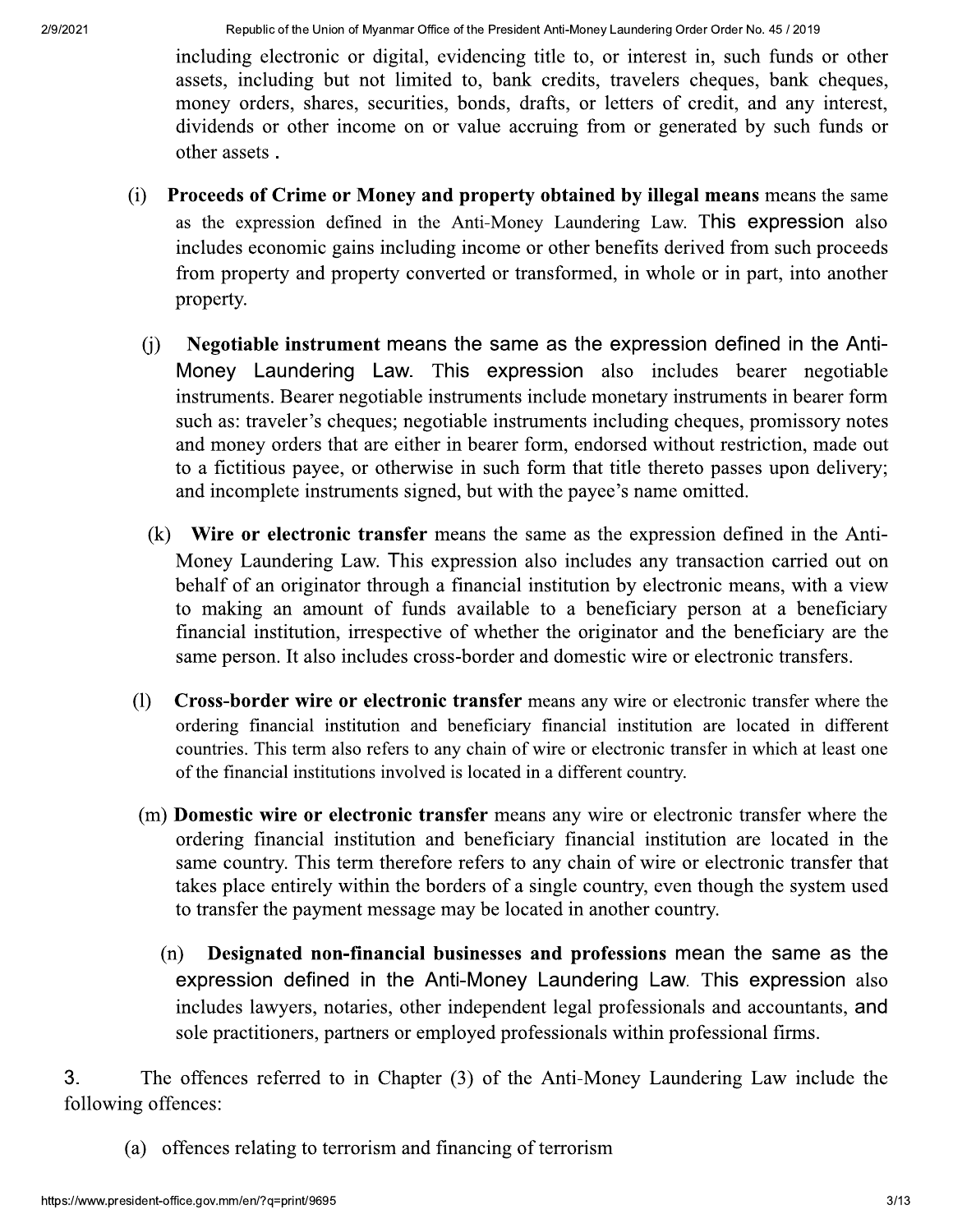- (b) offences relating to trafficking in humans and migrant smuggling
- (c) offences relating to illicit trafficking of narcotic drugs and psychotropic substances
- (d) offences relating to illicit arms trafficking
- (e) offences relating to trafficking of stolen and other illicit goods
- $(f)$  corruption
- $(g)$  fraud
- (h) offences relating to counterfeit money
- (i) offences relating to counterfeit goods
- (i) offences relating to murder or causing grievous bodily harm
- (k) offences relating to kidnapping, illegal restraint and taking hostage
- (1) offences relating to robbery or theft
- (m) offences relating to smuggling
- (n) offences relating to extortion
- (o) offences relating to forgery
	- (p) offences relating to converting or transferring any money and property knowing, or having reason to believe, that it is obtained from the commission of any offence, in order to disguise or conceal the source of such money and property, or with the intention of aiding a person involved in a predicate offence or after its commission to avoid the legal consequences of his actions
	- (q) concealing or disguising the proceeds of crime of their true nature, source, location, inherent property, conversion or ownership, knowing or having reason to believe that they are obtained from committing an offence
	- (r) obtaining, keeping in possession or using such profits, knowing or having reason to believe at the time of receipt that they are the proceeds of crime
- (s) attempting or conspiring, aiding, supporting, facilitating, abetting, providing, recruiting, managing, associating with or counseling the commission of an anti-money laundering offence including the abovementioned offences
- (t) being:<br>
conspires<br>
offences<br>
https://www.president-office.gov.mm/er  $(t)$  being a member of an organized crime group that commits, attempts to commit or conspires to commit a money-laundering offence including the abovementioned offences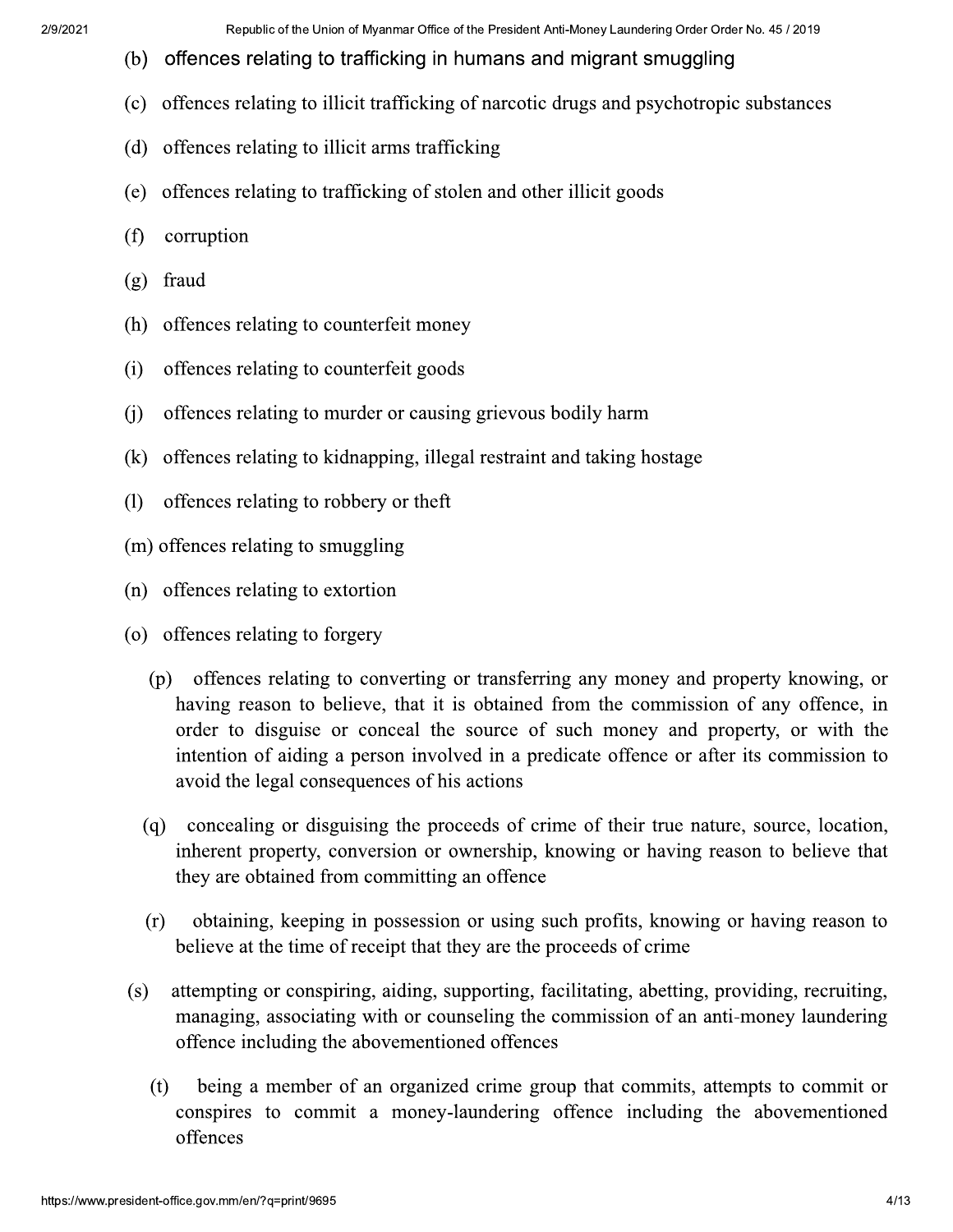- inciting a person to commit a money-laundering offence, or conspiring with or (u) deliberately facilitating a person or persons to commit money-laundering
- (v) laundering money and property in Myanmar that is derived from committing an offence abroad where the act constitutes an offence in that country and would have constituted any of the abovementioned offences had the same act been committed in Myanmar.

4. The Financial Intelligence Unit referred to in Chapter (5) of the Anti-Money Laundering Law shall be operationally independent and autonomous by:

- (a) having authority and capacity to carry out its functions freely, including the autonomous decision to analyze, request or forward or disseminate specific information
- (b) being able to make arrangements or engage independently with other domestic competent authorities or foreign counterparts on the exchange of information
- (c) when it is located within the existing structure of another authority, having distinct core functions from those of the other authority; and
- (d) being able to obtain and deploy the resources needed to carry out its functions, on an individual or routine basis, free from any undue political, government or industry influence or interference which might compromise its operational independence.

5. The duties of Financial Intelligence Unit referred to in Chapter (5) of the Anti-Money Laundering Law, shall also include the following:

- shall receive, analyze and disseminate suspicious transaction reports submitted by reporting (a) organizations, and other information related to money laundering, financing of terrorism and predicate offences
- (b) shall conduct operational analysis, which focuses on individual cases and specific targets, activities or transactions, or on appropriate selected information, depending on the type and volume of the disclosures received and the expected use after dissemination
- (c) shall conduct strategic analysis to deal with the trends and typologies related to money laundering and financing of terrorism

6. The Scrutiny Board described in Chapter (6) of the Anti-Money Laundering Law, shall collaborate with the Bureau of Special Investigations and shall conduct investigations.

 $7<sub>1</sub>$ The Bureau of Special Investigations collaborating with the Scrutiny Board shall have the following duties:

shall investigate offences related to money laundering and terrorist financing, based on (a) the results of the analysis shared by the Scrutiny Board or the results of the parallel financial investigations on the offences conducted by law enforcement agencies in accordance with the existing laws, or on other sources of information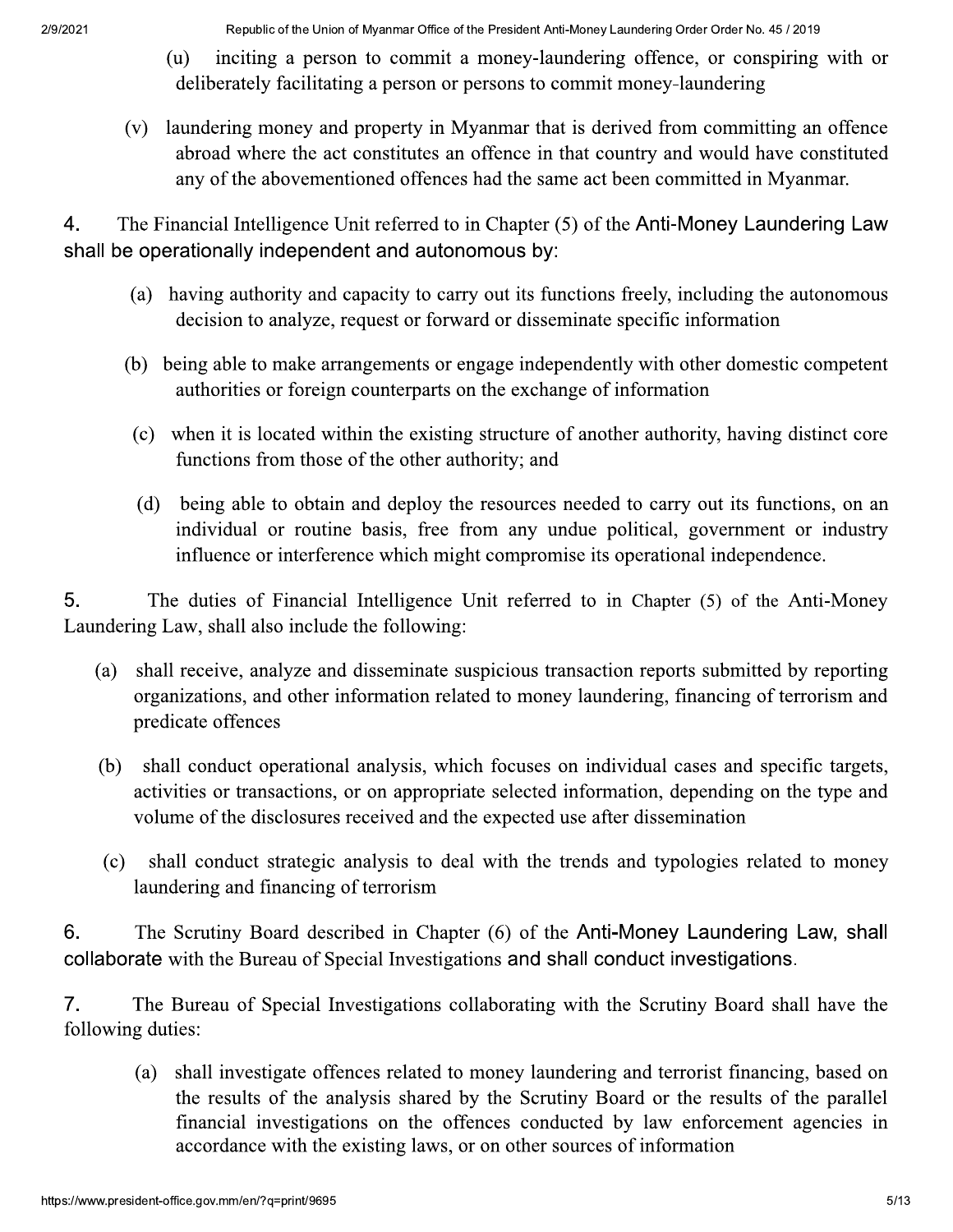(b) may apply interception measures, investigation powers and special investigation techniques as follows

- $(1)$ investigate, detect, search, seize, freeze or return the money and property under bond
- $(2)$ to arrange for a bond
	- $(3)$ seal or prohibit the exhibit from being managed or accessed by any other means
- $(4)$ compel reporting organizations to produce financial records
- $(5)$ take steps to prevent actions that may affect or obstruct the State's ability to freeze, seize or recover property that is subject to confiscation

8. The Central Body shall issue orders to conduct the following duties not more than (3) months at a time according to the request of the Financial Intelligence Unit and the Bureau of Special Investigations:

- (a) undercover operations
- (b) controlled delivery
- (c) access to bank accounts
- (d) access to computer systems, networks and servers
- (e) place under surveillance or intercept telephone lines, fax machines or electronic transmission or communication facilities
- obtain audio or video files of movements and behaviors or conversations (f)
	- (g) seize information relating to money laundering and financing of terrorism, notarized and private deeds, or banking, financial and business records

9. Witnesses, informants, activists and their family members who give information of money and property with regard to money laundering and terrorist financing shall be protected under the laws, rules, procedures and directives in the following ways;

- Non-disclosure or limitations of the witness's testimony, not to input the  $(a)$ witness's testimony in the court record;
- $(b)$ Non-disclosure or limitations of the identity of the witness;
- Without the approval of the witness, not to summon the witness to testify in  $(c)$ proceeding;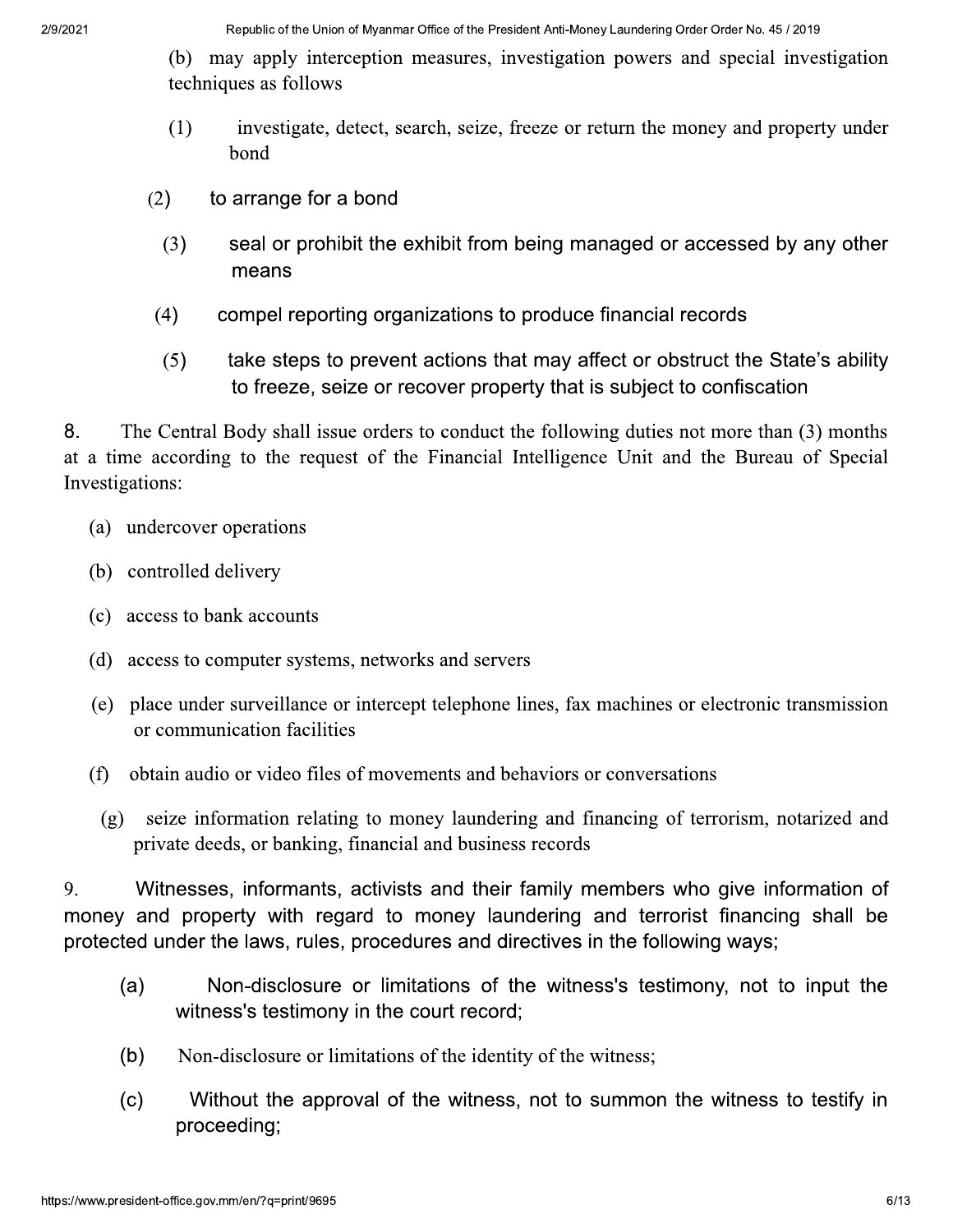(d) Not to use the witness's testimony in any conviction or in fact of decision:

10. Reporting organizations shall be prohibited from keeping anonymous accounts or accounts in obviously fictitious names.

11. The reporting organizations shall immediately report to the Financial Intelligence Unit when the money or property transaction is equal to or exceeds the threshold value.

- 12. The reporting organizations shall-
	- (a) conduct the following due diligence at appropriate times as prescribed under this order, on accounts and customers that existed prior to the enactment of the Law and the new ones, based on the products, services and their risk:
		- $(1)$  conduct due diligence measures when the risk of money laundering and terrorist financing is identified as high risk of money laundering as a result of the risk assessment, conducting enhanced customer due diligence measures consistent with the identified risk, and determining whether or not the transactions or other activities are unusual or suspicious; ones, based on the products, services and their risk:<br>
		1) conduct due diligence measures when the risk of money laundering and terrorist<br>
		financing is identified as high risk of money laundering as a result of the risk<br>
		as conduct due diligence measures when the risk of money laundering and terrorist financing is identified as high risk of money laundering as a result of the risk assessment, conducting enhanced customer due diligence measure
		- assessment of money laundering or terrorist financing;
		- (3) terminating simplified due diligence measures on the customer under above sub-article  $(2)$  if the customer is suspected of money laundering or  $\overline{\phantom{a}}$ terrorist financing, or identified as high risk;
		- (4) conduct enhanced due diligence and simplified due diligence measures<br>on the customer in accordance with the directives of the competent risk, if the customer is identified as low risk according to the risk<br>assessment of money laundering or terrorist financing;<br>terminating simplified due diligence measures on the customer under<br>above sub-article (2) if the authority.
	- $(b)$ Due diligence measures on the customer referred to in sub-article (a) shall be conducted under the following times and situations:
		- $(1)$ efore carrying out transactions for a customer, or before opening an account or establishing a relationship;
- (2) before carrying out a transaction for a customer who has no established<br>relationship with the reporting organization, if the transaction is equal to thority.<br>
sence measures on the customer referred to in sub-article (a) shall be conducte<br>
following times and situations:<br>
before carrying out transactions for a customer, or before opening a<br>
ccount or establishing a rel before carrying out a transaction for a customer who has no established Due diligence measures on the customer referred to in sub-article (a) shall be conducted<br>
under the following times and situations:<br>
(1) before carrying out transactions for a customer, or before opening an<br>
account or est or above the threshold amount of USD 15000 or equivalent amount in any currency or as from time to time defined by the Central Body, (1) before carrying out transactions for a customer, or before opening an account or establishing a relationship;<br>
(2) before carrying out a transaction for a customer who has no established<br>
relationship with the reportin transactions; fore carrying out a transaction for a customer who has no established<br>tionship with the reporting organization, if the transaction is equal to<br>above the threshold amount of USD 15000 or equivalent amount in<br>currency or as
	- (3) before carrying out a domestic and international wire or electronic transfer for a customer;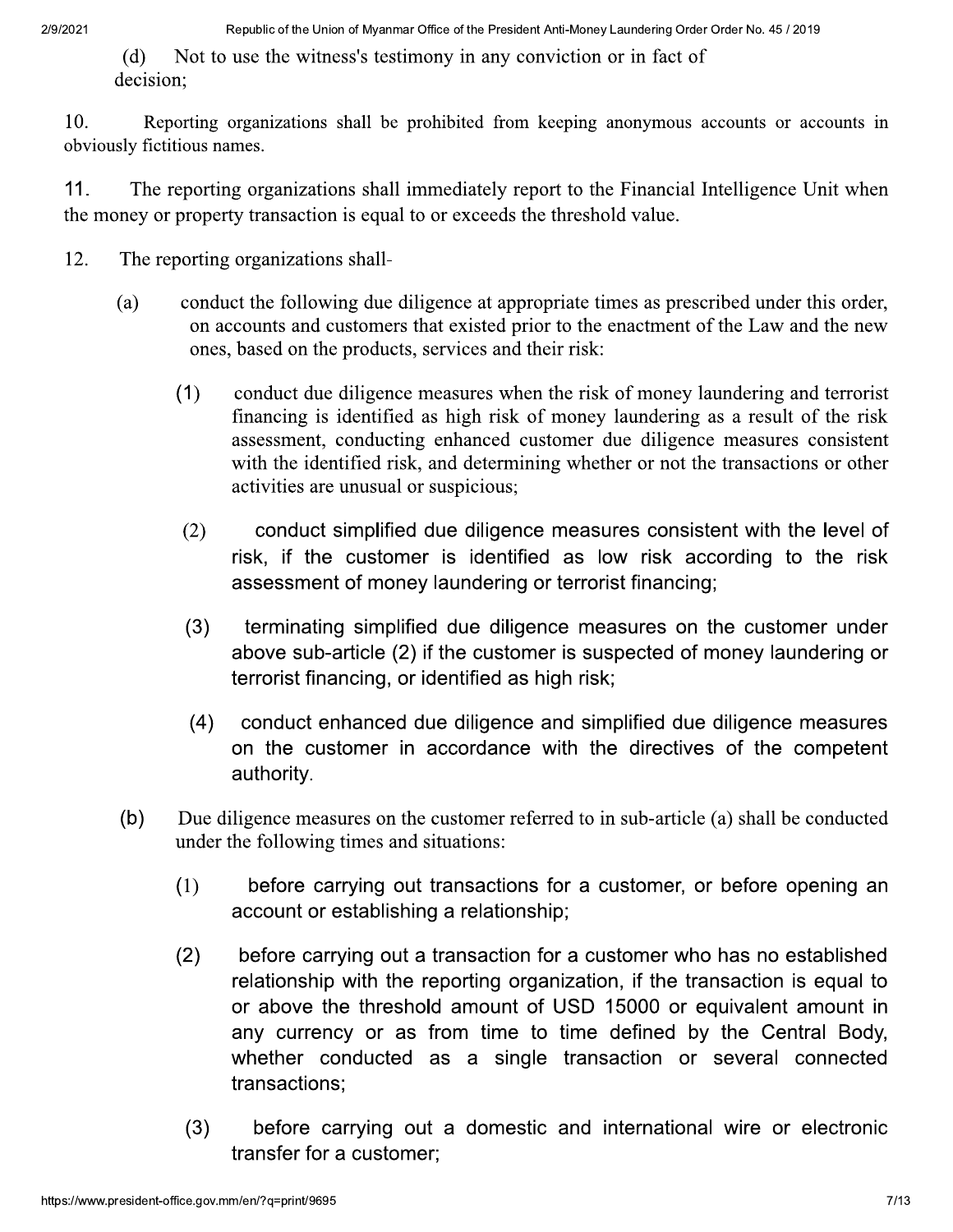- $(4)$ when there is doubt about the veracity or adequacy of the customer identification data obtained previously;
- $(5)$ when there is suspicion that it is linked to money laundering or terrorist financing
- $(c)$ If the value of transactions referred to in sub-article (b) is unknown at the time of operation, verification and identification in accordance with the provisions of sub-article (a) of such amount shall be made as soon as it is made known, or as soon as it has reached the threshold amount.
- $(d)$ Customer due diligence measures under sub-article (a) shall be under -taken as follows:
	- $(1)$ Identifying and verifying the customer's identity using independent and reliable independent sources, documents, data or information;
	- $(2)$ collecting information on and understanding the purpose and intended nature of the business relationship;
	- $(3)$ identifying the beneficial owner and taking all reasonable measures to verify the identity of the beneficial owner, and understanding the ownership and control structure of the company formation or legal person or legal arrangement,
	- $(4)$ verify if a person acting on behalf of a person, company, organization or legal person or legal arrangements is so authorized, the authoricity of his identity and the legal status of the company, organization or legal arrangement; obtain information on the customer's name, legal structure, address, details of the directors; and specify Regulations that will have binding on the company or legal person or legal arrangements.

In the conduct of investigation into money laundering associated predicate offences, financing  $13.$ of terrorism offence, the relevant law enforcement agency can request for all relevant information held by the Financial Intelligent Unit, in accordance with the provisions the Anti-money Laundering Law.

14. According to sub-section (d), section 19, Chapter (8) of Anti-Money Laundering Law, the reporting organizations shall conduct due diligence base on beneficial owners of the customer and take reasonable measures to verify the identity of such persons, based on the following information:

- $(a)$ For legal person
	- $(1)$ identity of the natural persons if any- as ownership interest can be so diversified that there are non-natural persons whether acting alone or together exercising control of the legal person or arrangement through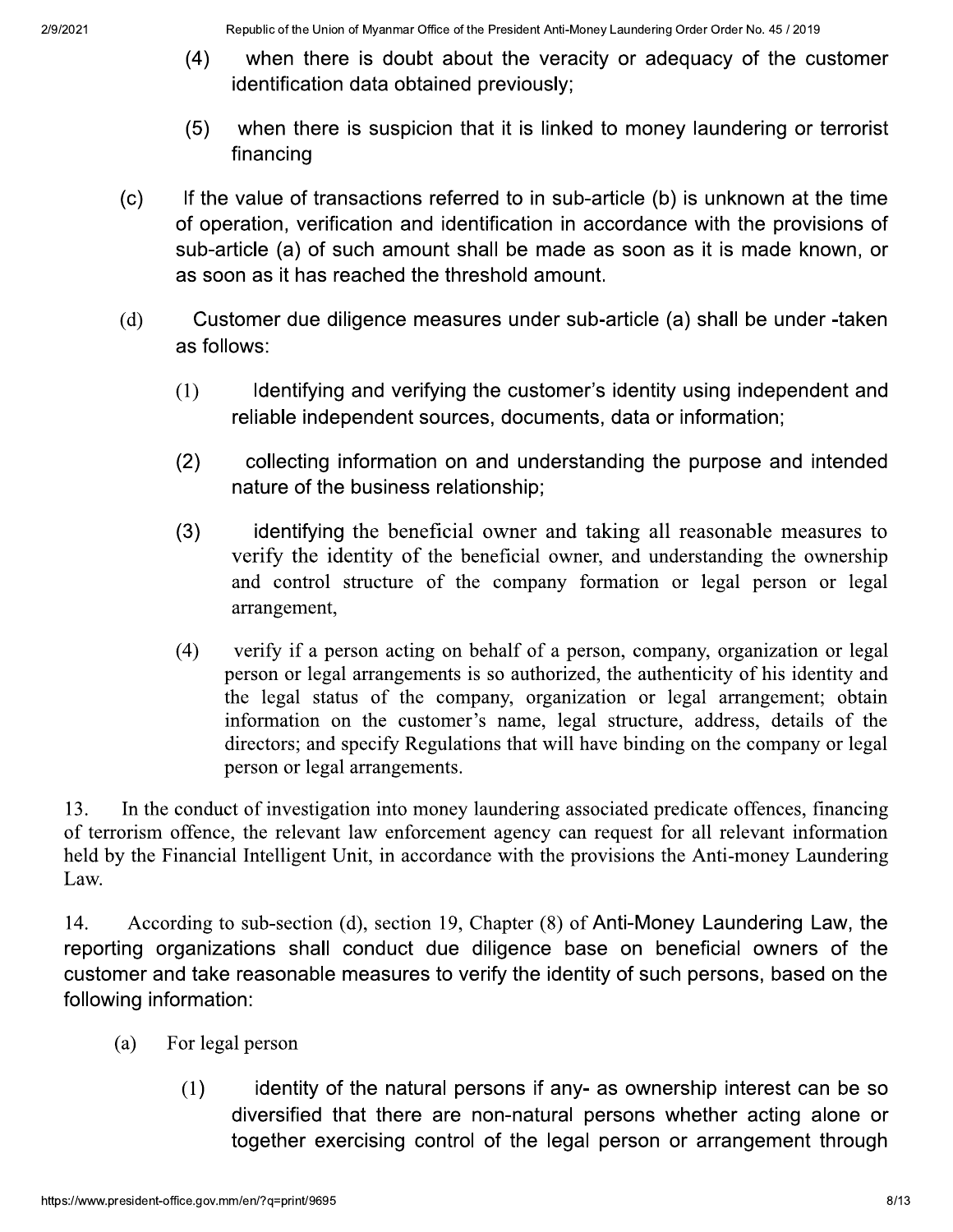ownership who ultimately have a controlling ownership interest in a legal person.

- to the extent that there is doubt under above sub-article (a-1) as to whether  $(2)$ the person(s) with the controlling ownership interest are the beneficial owner(s) or where non-natural person exerts control through ownership interests, the identity of the natural persons if any exercising control of the legal person or arrangement through other means
- $(3)$ Where non-natural person is identified under above sub-article (a-1) or (a-2), financial institutions should identify and take reasonable measures to verify the identity of the relevant natural person who holds the position of senior managing official.
- $(b)$ For legal arrangements
	- $(1)$ Trusts  $-$  the identify of the settlor, the trustee(s), the protector (if any), the beneficiaries or class of beneficiaries, and any other natural person exercising ultimate effective control over the trust including through a chain of control/ ownership,
		- $(2)$ Other types of legal arrangements – the identity of persons in equivalent or similar positions.

 $15.$ If the reporting organizations have formed a suspicion of ML or TF, and if they reasonably believe that performing the CDD process will tip-off the customer, they can stop pursuing the CDD process, and instead submit a STR to the FIU.

16. Reporting organizations shall have appropriate risk management systems to determine whether a customer or a beneficial owner is a domestic or foreign politically exposed person or international politically exposed person, and carry them out as follows:

- a. With respect to foreign politically exposed persons-
	- $(1)$ seeking prior consent from senior management before establishing or continuing a business relationship;
	- (2) taking all appropriate measures to identify the wealth and source of funds:
	- $(3)$ applying enhanced on-going due diligence measures on the customer and monitoring such business relationships;
- b. applying measures contained in sub-article (a) if the domestic and international politically exposed persons are determined to be high risk.

17. Reporting organizations shall conduct customer due diligence measures with respect to domestic or foreign politically exposed person or international politically exposed person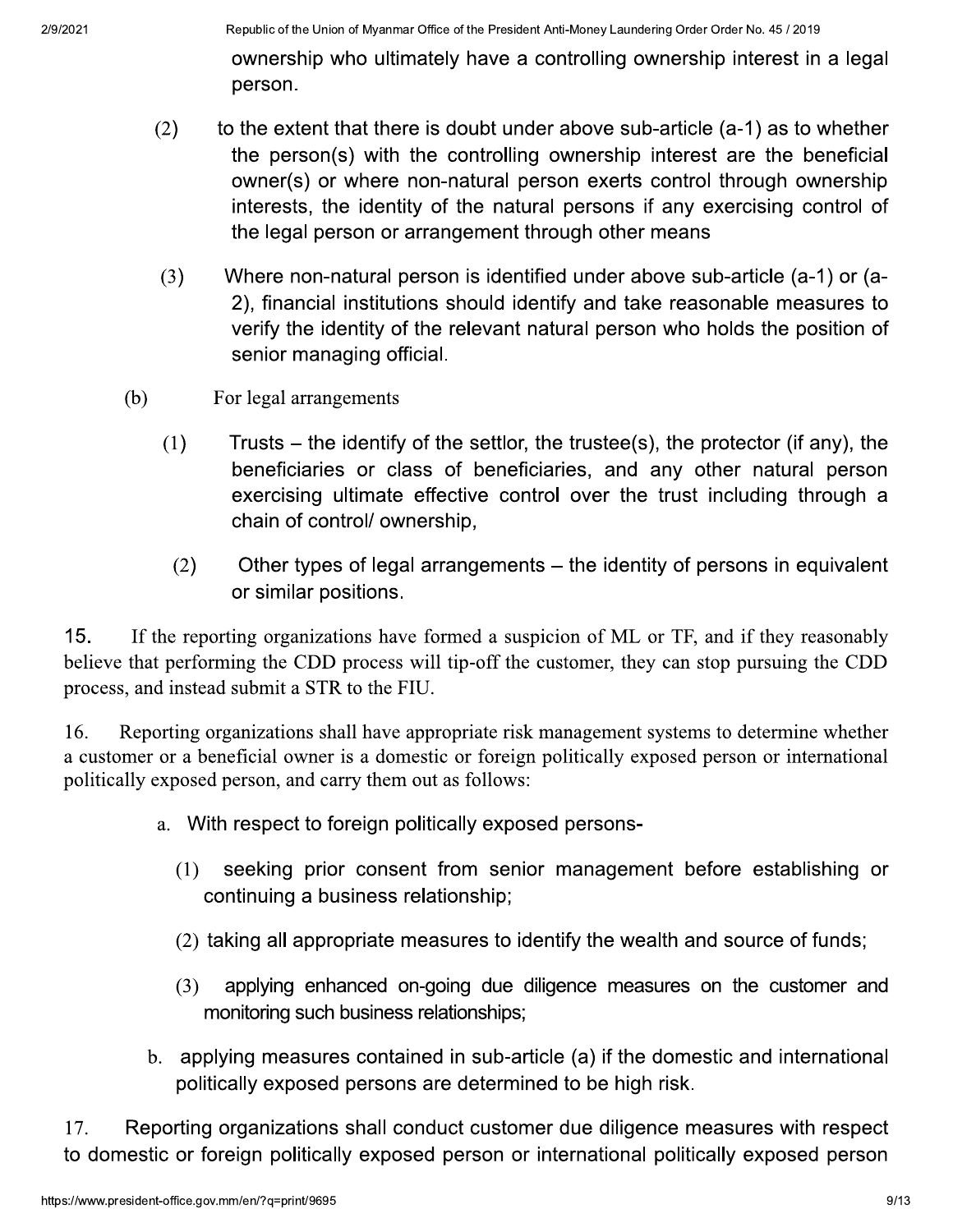as referred to in the section 22, Chapter (8) of the Anti-Money Laundering Law. The requirements for all types of politically exposed persons shall be applied to their family members and close associates.

18. Reporting organizations shall identify and assess money laundering and terrorist financing risks that arise from new and existing products, services, commercial activities or technologies, including delivery channels, and take necessary action to manage and mitigate such risks. In the case of new products, services, technologies and delivery channels the risk assessment should take prior to the launch of the new products, business practices or the use of new or developing technologies.

19. The bank or financial institution shall carry out the following in addition to performing normal customer due diligence measures contained in section 12 before entering into cross-border correspondent banking and other similar relationships:

- Collecting sufficient information about the respondent institution to understand  $(a)$ the nature of its business, and determine from publicly available information its reputation, whether it has been investigated or subject to sanctions relating to money laundering or the financing of terrorism and the quality of its supervision;
- $(b)$ obtaining approval from senior management;
- conducting an assessment of the quality of anti-money laundering and  $(c)$ countering the financing of terrorism controls of the respondent institution; and
- $(d)$ clearly understand the respective responsibilities of each institution.
- $(e)$ with respect to payable through accounts the financial institution should be satisfied that where customers of the respondent bank that have direct access to its accounts, the respondent bank has performed CDD obligations on its customers that have direct access to the accounts of the correspondent banks; and is able to provide relevant CDD information to the financial institution upon request.

20. Referred to the sub-section (d-2), section 28, Chapter (8) of the Anti-Money Laundering Law, regarding the information exchange, group-level compliance, audit, and AML/CFT functions should be provided with customer, account, and transaction information from bank branches and subsidiaries when necessary for AML/CFT purposes.

 $21.$ Financial institutions are required to ensure that their foreign branches and majority-owned subsidiaries apply AML/CFT measures consistent with the home country requirements, where the minimum AML/CFT requirements of the host country are less strict then those of the home country, to the extent that host country laws and regulations permit. If the host country does not permit the proper implementation of AML/CFT measures consistent with the home country requirements, financial groups should be required to apply appropriate additional measures to manage the ML/TF risks, and inform their home supervisors.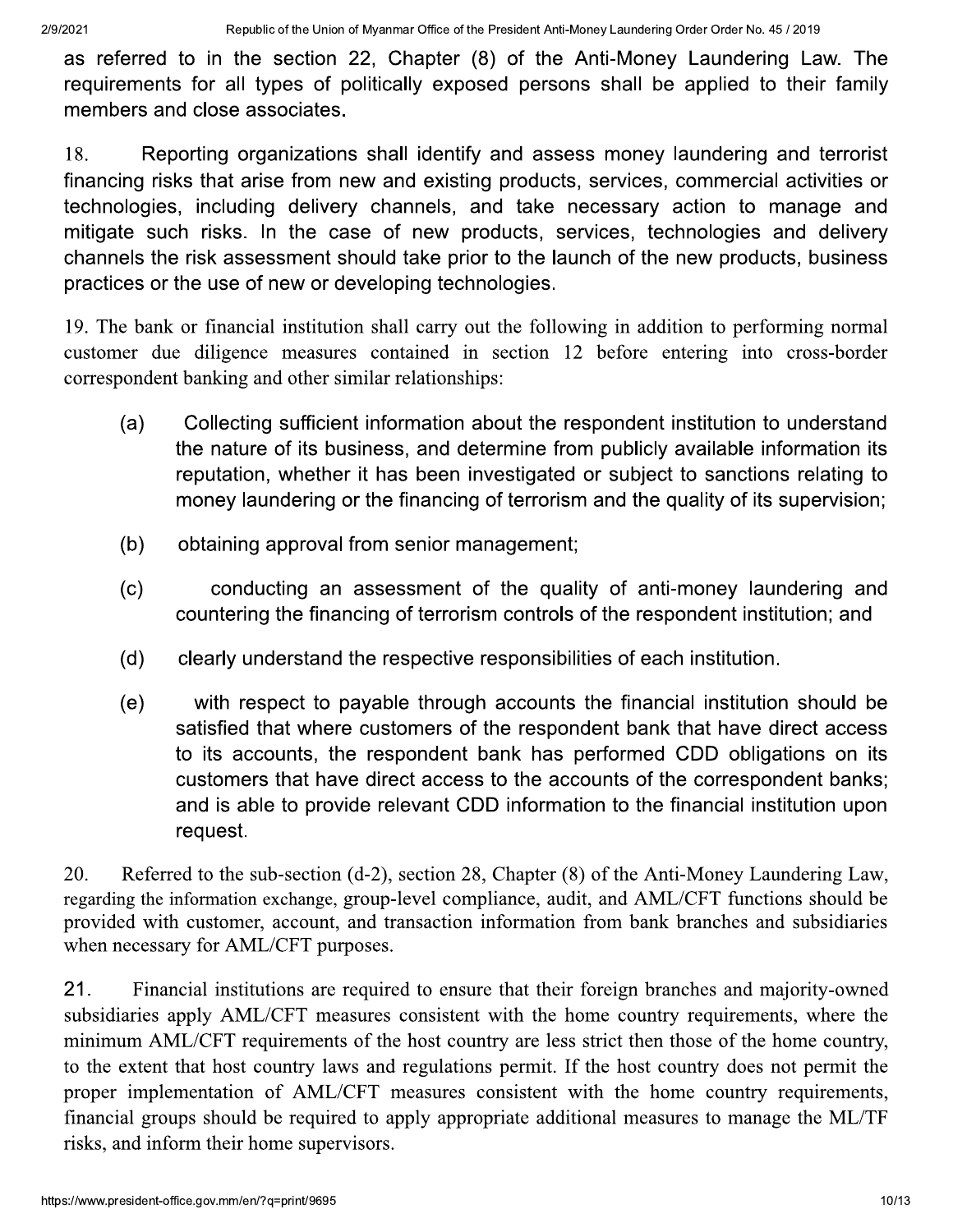22. In dealing with countries that do not sufficiently comply with measures on money laundering and terrorist financing identified in the sub-section (a), section 31, chapter (8) of the Anti-Money Laundering Law, the following shall be conducted:

- Reporting organizations shall apply enhanced CDD measures proportionate to the risks, to (a) business relationships and transactions with natural and legal persons (including financial institutions) from countries, regions with inadequate AML/CFT systems and if it is necessary, shall apply countermeasures, proportionate to the risks, when called upon by international AML/CFT organizations including the Financial Action Task Force and the Asia Pacific Group on Money Laundering or other similar regional body.
- The FIU may direct that reporting organizations impose enhanced CDD measurers or counter- $(b)$ measures on to business relationships and transactions with natural and legal persons (including financial institutions), proportionate to the risks, associated with countries or geographic regions that are identified as being a high money laundering or terrorist financing risk by the FIU or a supervisor or international organizations including the Financial Action Task Force and the Asia Pacific Group on Money Laundering or other similar regional body.

23. When competent authorities assess the risk of ML and FT at the Reporting Organization in accordance with sub-section (b), section 36, chapter (8) of the Anti-Money Laundering Law, the assessment shall be conducted periodically or when there are major events or developments in the management and operations of the Reporting Organization or group.

24. Competent authorities shall conduct on-site and off-site supervisory activities at such intervals as may be determined by the competent authority pursuant to a risk-based approach to supervision undertaken by them to determine whether reporting organizations have complied with their obligations.

 $25.$ Competent authorities, where not otherwise provided for in other laws, develop and implement appropriate financial and other fitness and proprietary requirements while registering, licensing or issuing permissions to reporting organizations and while approving those owning, to prevent criminals or their associates from owning or controlling, or participating, directly or indirectly, in the establishment, management or operation or business of such reporting organizations, including the beneficial owner or beneficiary of such shares of the institution.

26. The competent authority may take one or more of the following actions against reporting organizations, or the directors, board of directors, executive officers or managers of such organizations who fail to comply with the duties contained in Chapter VIII.

- (a) Give a warning in writing;
- (b) Restrict with specific instructions;
- Compel submission of reports relating to the identified violation in accordance  $(c)$ with the specifications;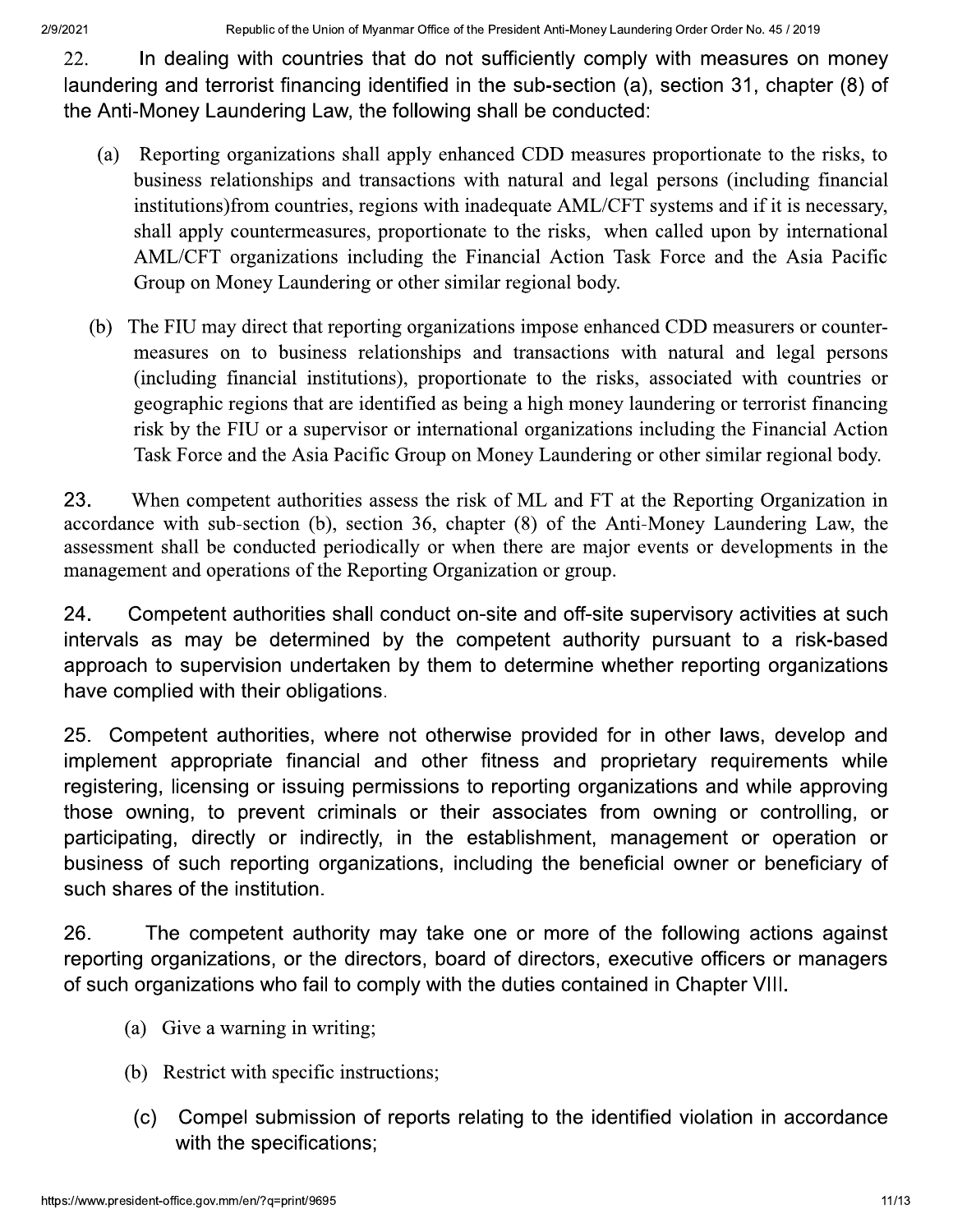- (d) Take appropriate administrative actions that include suspending within a specific period, revoking, prohibiting, or suspending license or registration;
- a fine minimum 5 million to maximum 100 million to those who fail to comply  $(e)$ with in this law;
- (a) Any director, partner, officer principal or employee responsible person from a 27. reporting organization and a customer shall not, except under the provision of an existing law, disclose to anyone that any report or other information under section 38 are being sent or were sent to the Financial Intelligence Unit, that money laundering or terrorist financing investigations are being conducted, or have been conducted;
	- (b) The provision in subsection (a) shall not apply to disclosures made as a duty, with respect to the implementation of anti-money laundering or countering of financing of terrorism measures under this Law, or any other existing law.

When the Customs Department provides information in accordance with section 42, 28. Chapter (10) of the Anti-Money Laundering Law, the Customs Department shall ensure that this information is made available upon request to other relevant authorities including Financial Intelligent Unit, Central Bank of Myanmar, Immigration authorities, tax authorities, and law enforcement agencies.

29. Regarding international cooperation, as per Chapter (12) of the Anti-Money Laundering Law, if exchange of information with foreign counterparts is not available in other laws, the following shall be carried out:

- Financial supervisors can exchange information which is available to them domestically  $(a)$ with foreign counterparts for purposes related to the AML Law.
- The information will be exchanged in a manner proportionate to the respective needs of (b) their foreign counterparts.
	- $(c)$ Financial supervisors should be able to conduct inquires on behalf of their foreign counterparts, and, as appropriate, to authorize or facilitate the ability of foreign counterparts to conduct inquires themselves in the country, in order to facilitate effective group supervision.
		- $(d)$ Where financial supervisors have a shared responsibility for financial institutions operating in the same group, they can exchange the following types of information, as may be required.
			- $(1)$ regulatory information, such as information on the domestic regulatory system and general information on the financial sectors
			- $(2)$ prudential information, such as information on the financial institution's business activities, beneficial ownership, management, and fit and